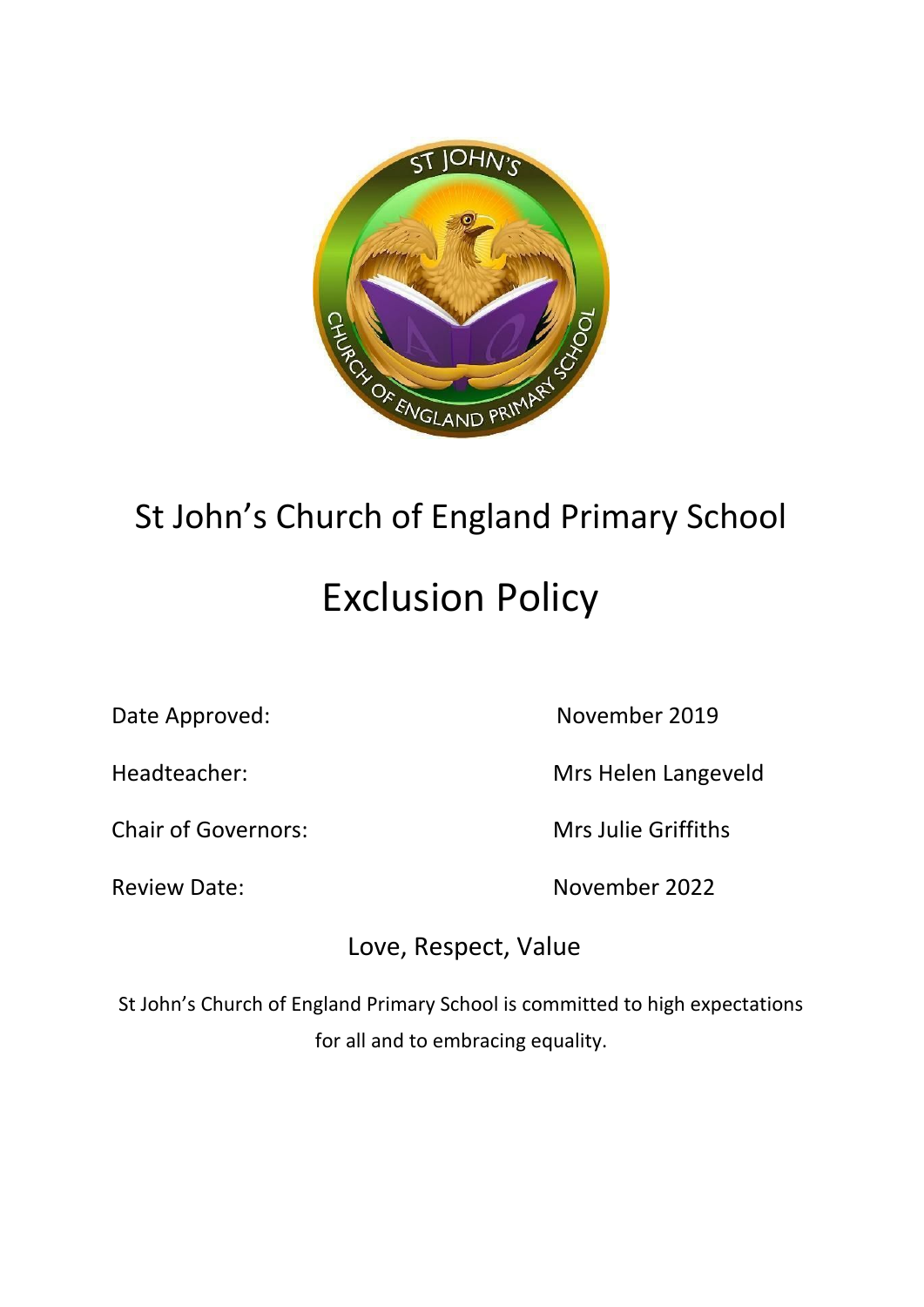A school community has no higher task than to help children and young people develop a deep and proper *sense of their worth. John Cox*

*Love and forgiveness will be deep rooted in our approach to behaviour.*

#### **Purpose**

St John's C of E Primary School aims to provide a happy and secure environment for the pupils, staff, parents and visitors to the school. Our inclusive Christian ethos 'Growing Together in Love and Respect' lies at the heart of all we do.

As a Church of England School our inclusive ethos means that we strive to ensure the success of all pupils and to include them in all aspects of school life.

While recognising the rights of individual children we also recognise the rights of the school community to feel safe and protected while at school and to work and achieve in a happy and enjoyable environment.

St John's C of E Primary School is committed to keeping children in full time education but where individuals do not respond to the positive encouragement and support within the school and continually break the guidelines outlined with our policy on Behaviour we will consider an exclusion as a very last resort.

*The following policy is a summary of the 'Exclusion from maintained schools, Academies and pupil referral units in England' guidance September 2012'. Please refer to the guidance for full details and inline with the funding agreement of the Academies.*

The Headteacher will only use sanctions where it is warranted, exclusions will normally be used:

- For a serious breach of the school's behaviour policy
- Where allowing a pupil to remain in the school would be seriously detrimental to the education of other pupils, to the welfare of other pupils, staff or the pupil him/herself.
- Following a series of breaches of the school's disciplinary policy and after a range of strategies and measures have been put in place and failed.
- Where the behaviour of pupils outside school is such that it can be considered as grounds for exclusion.

#### **General Principles of Exclusion at St John's C of E Primary School:**

- Only the Headteacher may exclude a pupil and the decision to exclude a pupil must be lawful, reasonable and fair.
- A pupil may be excluded for one or more fixed periods (up to a maximum of 45 schools days in a single academic year), or permanently.
- Under the Quality Act 2010 ("the Equality Act") the school will not discriminate against, harass or victimise pupils because of their sex; race; disability, religion or belief, sexual orientation; because of pregnancy/maternity or because of a gender reassignment. For disabled children, this includes a duty to make reasonable adjustments to policies and practices. It will give particular consideration to the fair treatment of pupils from groups who are vulnerable to exclusion.
- The Trust will take account of their statutory duties in relation to special educational needs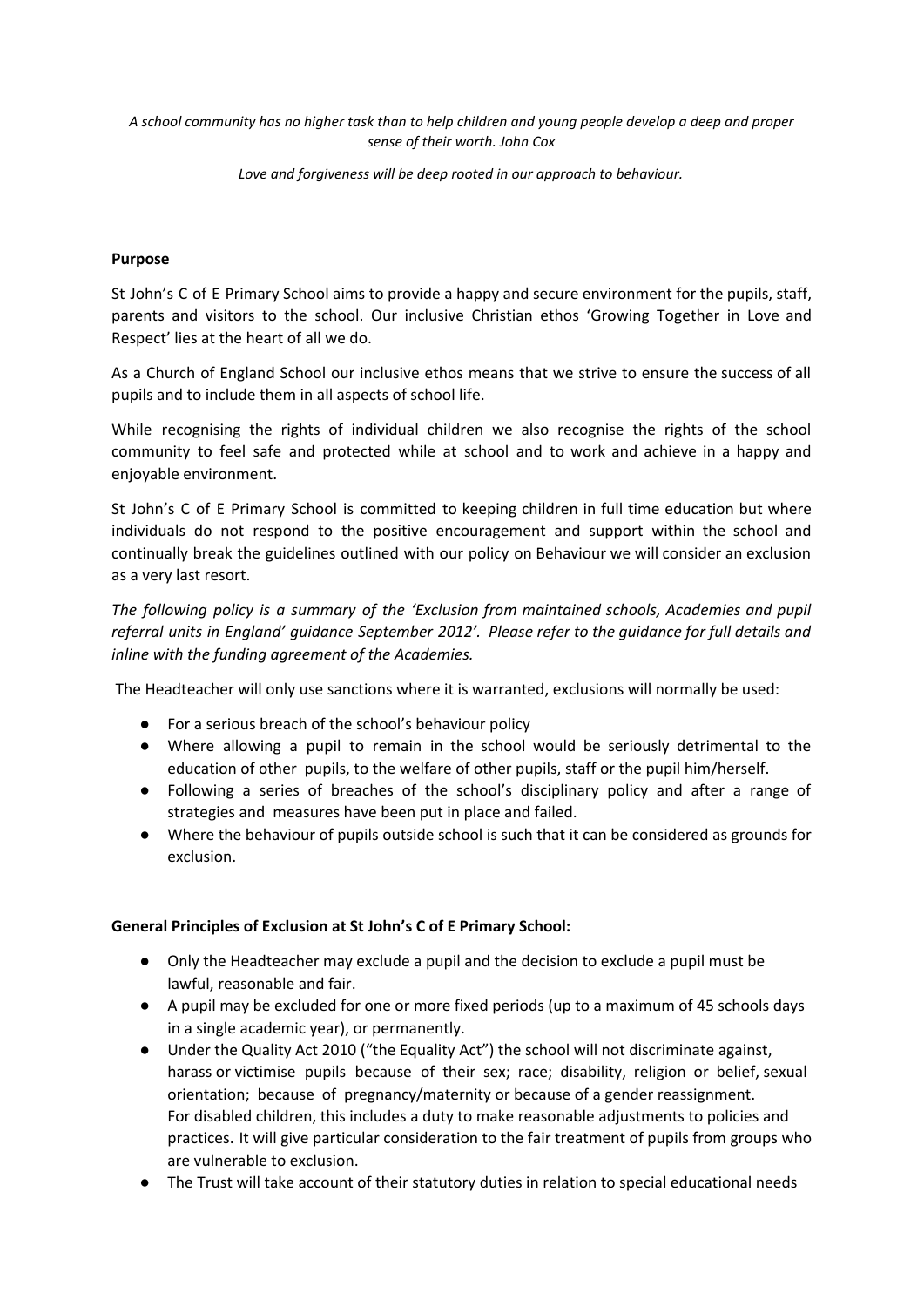(SEN) when administering the exclusion process. This includes having regard to the SEN Code of Practice.

- An exclusion will not be for non-disciplinary reasons.
- All exclusions will be formally recorded.
- Whilst exclusion may still be an appropriate sanction, The Headteacher will take into account all contributing factors such as bereavement, mental health issues or bullying.
- When establishing the facts in relation to an exclusion decision the Headteacher will apply the civil standard of proof, ie 'on the balance of probabilities; it is more likely than not that the fact is true, rather than the criminal standard of 'beyond reasonable doubt.
- The Trust has the power to direct a pupil off-site for education to improve their behaviour, a pupil can also transfer to another school as part of a 'managed move' where this occurs with the consent of the parties involved.
- The Headteacher may withdraw an exclusion that has not been received by the Governing Body.

### **Action following exclusion:**

The Headteacher will:

- Write to the parents to notify them of the exclusion, the reason for the exclusion, the period of the fixed term exclusion or, for a permanent exclusion, the fact that it is permanent.
- Inform the parent of their right to make representation to the Governing Body, how the representation can be made and the right to attend and be represented.
- Where an excluded pupil is of compulsory school age, the Headteacher will notify parents without delay, and by the end of the afternoon session, that for the first five days of an exclusion (or until the start date of any alternative provision where this is earlier) parents are legally required to ensure that the child is not present in a public place during school hours without reasonable justification, and that parents may be given a fixed penalty notice or prosecuted if they fail to do so.
- If alternative provision is being arranged, the start date for any provision, the start and finish times, the address and information required by the pupil will be included in the notice, where it can reasonably be found out within the timescale.
- Parents will be informed where a fixed period exclusion has been extended or converted to a permanent exclusion. In such cases the Headteacher will write again to the parents explaining the reasons for the change and provide any additional information.

### **Informing other Bodies**

The Headteacher, without delay, will notify the Governing Body and the local authority of:

- A permanent exclusion
- Exclusions of over five school days
- Exclusions which would result in the pupil missing a public examination or National Curriculum test.